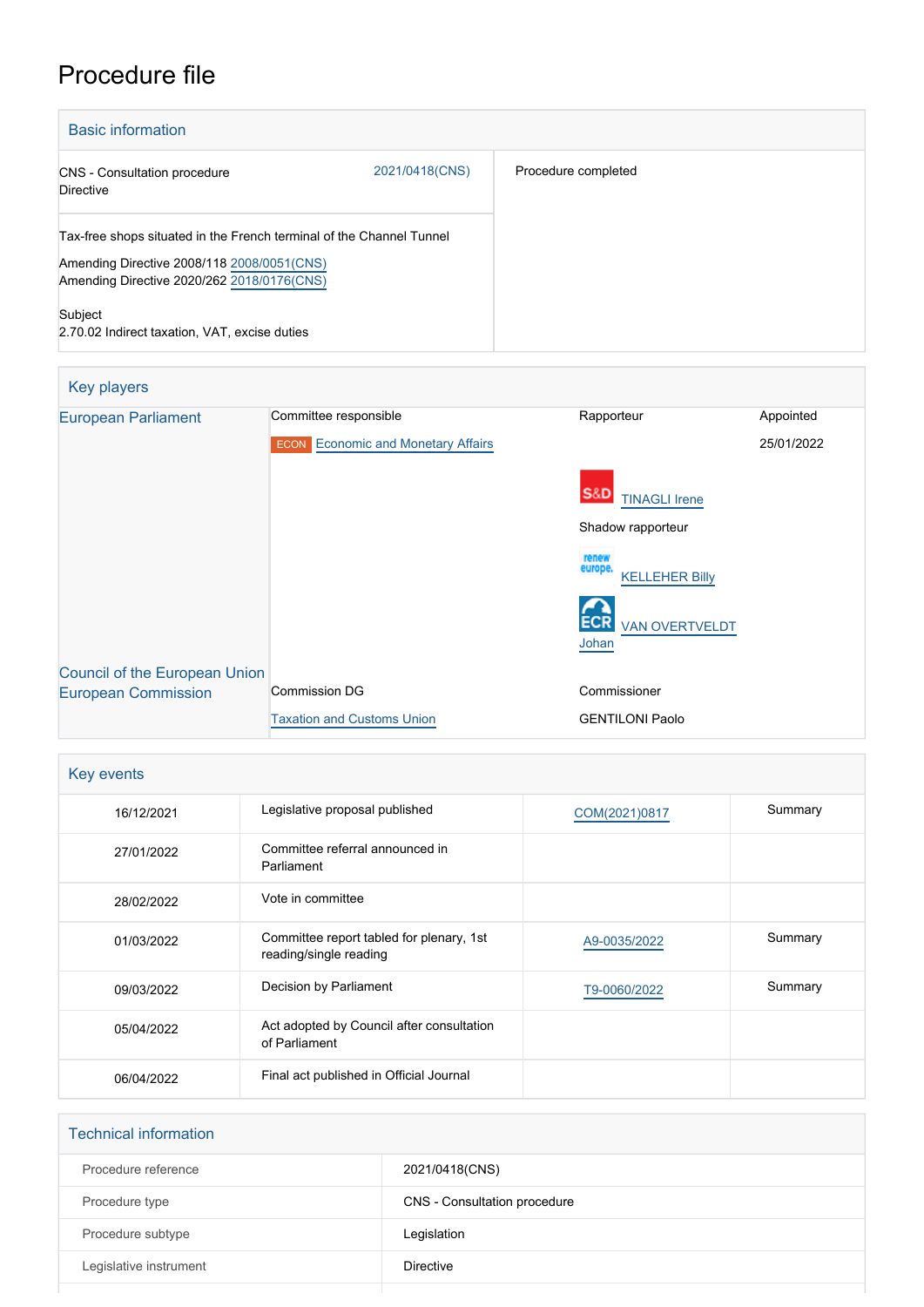|                            | Amending Directive 2008/118 2008/0051(CNS)   |  |
|----------------------------|----------------------------------------------|--|
|                            | Amending Directive 2020/262 2018/0176(CNS)   |  |
| Legal basis                | Treaty on the Functioning of the EU TFEU 113 |  |
| Other legal basis          | Rules of Procedure EP 159                    |  |
| Stage reached in procedure | Procedure completed                          |  |
| Committee dossier          | ECON/9/08000                                 |  |

#### Documentation gateway

| Legislative proposal                                               | COM(2021)0817 | 16/12/2021 | EC         | Summary |
|--------------------------------------------------------------------|---------------|------------|------------|---------|
| Committee draft report                                             | PE719.569     | 16/02/2022 | EP         |         |
| Economic and Social Committee: opinion, report                     | CES0760/2022  | 23/02/2022 | <b>ESC</b> |         |
| Committee report tabled for plenary, 1st<br>reading/single reading | A9-0035/2022  | 01/03/2022 | EP         | Summary |
| Text adopted by Parliament, 1st reading/single<br>reading          | T9-0060/2022  | 09/03/2022 | EP         | Summary |

Final act

 [Directive 2022/543](https://eur-lex.europa.eu/smartapi/cgi/sga_doc?smartapi!celexplus!prod!CELEXnumdoc&lg=EN&numdoc=32022L0543) OJ L 107 06.04.2022, p. 0013

### Tax-free shops situated in the French terminal of the Channel Tunnel

PURPOSE: to authorise the opening of tax-free shops in the French terminal of the Channel fixed link.

PROPOSED ACT: Council Directive.

ROLE OF THE EUROPEAN PARLIAMENT: the Council adopts the act after consulting the European Parliament but without being obliged to follow its opinion.

BACKGROUND: [Council Directive 2008/118/EC](https://eur-lex.europa.eu/legal-content/EN/TXT/?uri=CELEX%3A32008L0118&qid=1640020026803) authorises Member States to exempt from payment of excise duty excise goods supplied in tax-free shops located in Union airports and ports for sale to travellers to a third territory.

The Channel Fixed Link is a twin bored tunnel rail link, under the English Channel between Folkestone (Kent, United Kingdom) and Coquelles (Pas-de-Calais, France). It has an associated service tunnel and terminal areas at either end for control of access to, and egress from, the tunnels. It has the characteristics of a maritime link with border controls at the two access terminals. Both infrastructures allow a sea-crossing under the same conditions.

The terminal of the Channel Fixed Link should therefore be considered equivalent to a port within the meaning of Council Directive 2008/118/EC.

On 31 December 2020, following the United Kingdoms withdrawal from the European Union, the Channel Fixed Link became a cross-border link between the Union and a third country.

As allowed by the Excise Directive, ferry companies reintroduced tax-free sales of goods supplied on board their ships during the sea-crossing to the United Kingdom. Tax-free shops have also opened in the ports of Calais and of Dunkirk. Moreover, the United Kingdom has already granted permission for an outlet at their terminal of the Channel Fixed Link in Folkestone. However, the French terminal of the Channel Fixed Link cannot open tax- free shops under the current rules.

CONTENT: following the withdrawal of the United Kingdom from the European Union, this proposal reintroduces into Council Directive 2008/118/EC on the general arrangements for excise duty an earlier provision of Directive 92/12/EEC recognising the specific status of the Channel Fixed Link and the similarity of its situation to that of a port.

The proposal restores a previous provision authorising the reopening of tax-free shops in the French terminal of the Channel Fixed Link at Coquelles, as is the case in the French ports of Calais and Dunkirk and in the UK terminal of the Channel Fixed Link (Folkestone).

To avoid any form of fraud, evasion or abuse, France should take the necessary control measures to ensure the proper application of the tax exemption in the tax-free shops of the French terminal at Coquelles.

### Tax-free shops situated in the French terminal of the Channel Tunnel